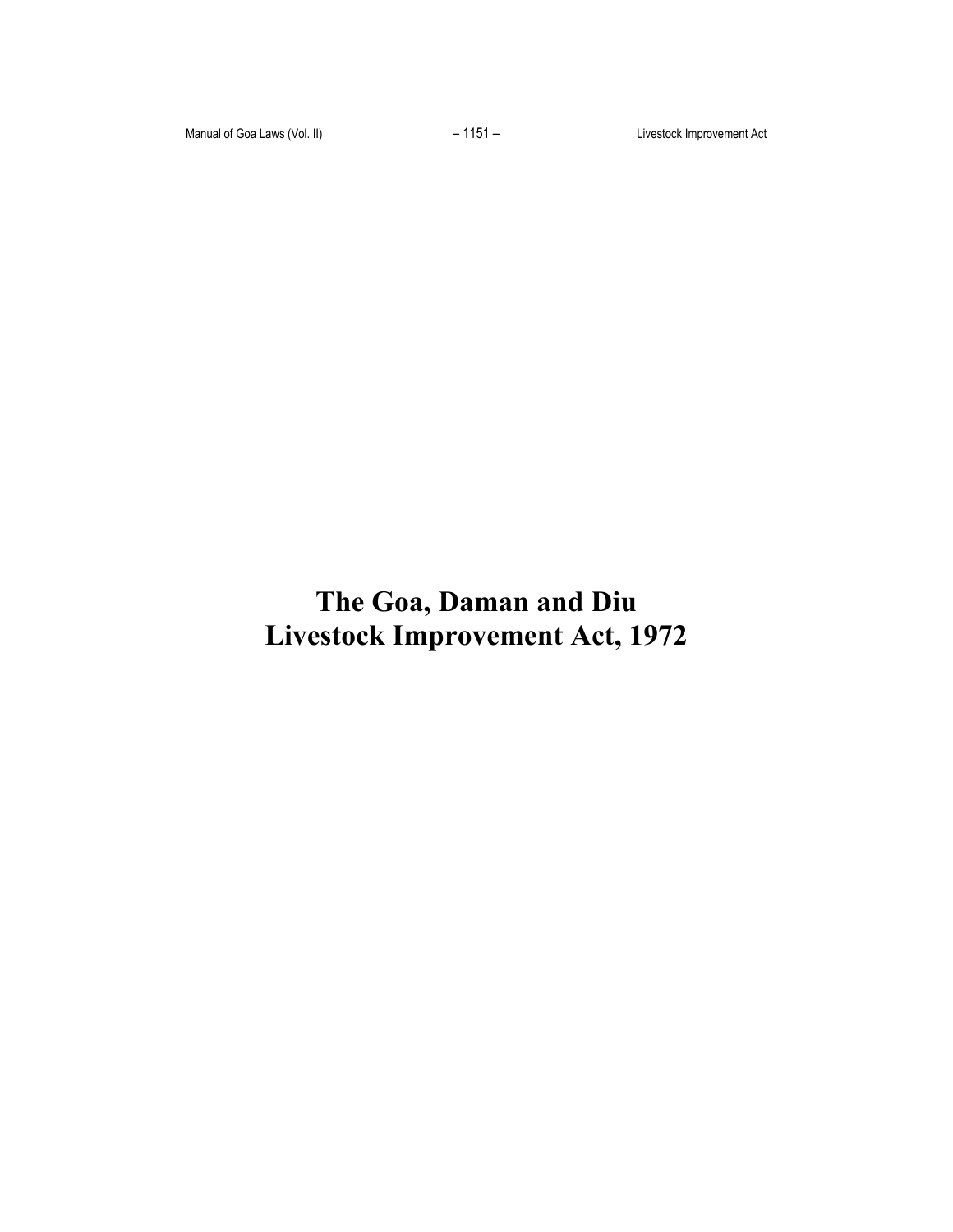Manual of Goa Laws (Vol. II)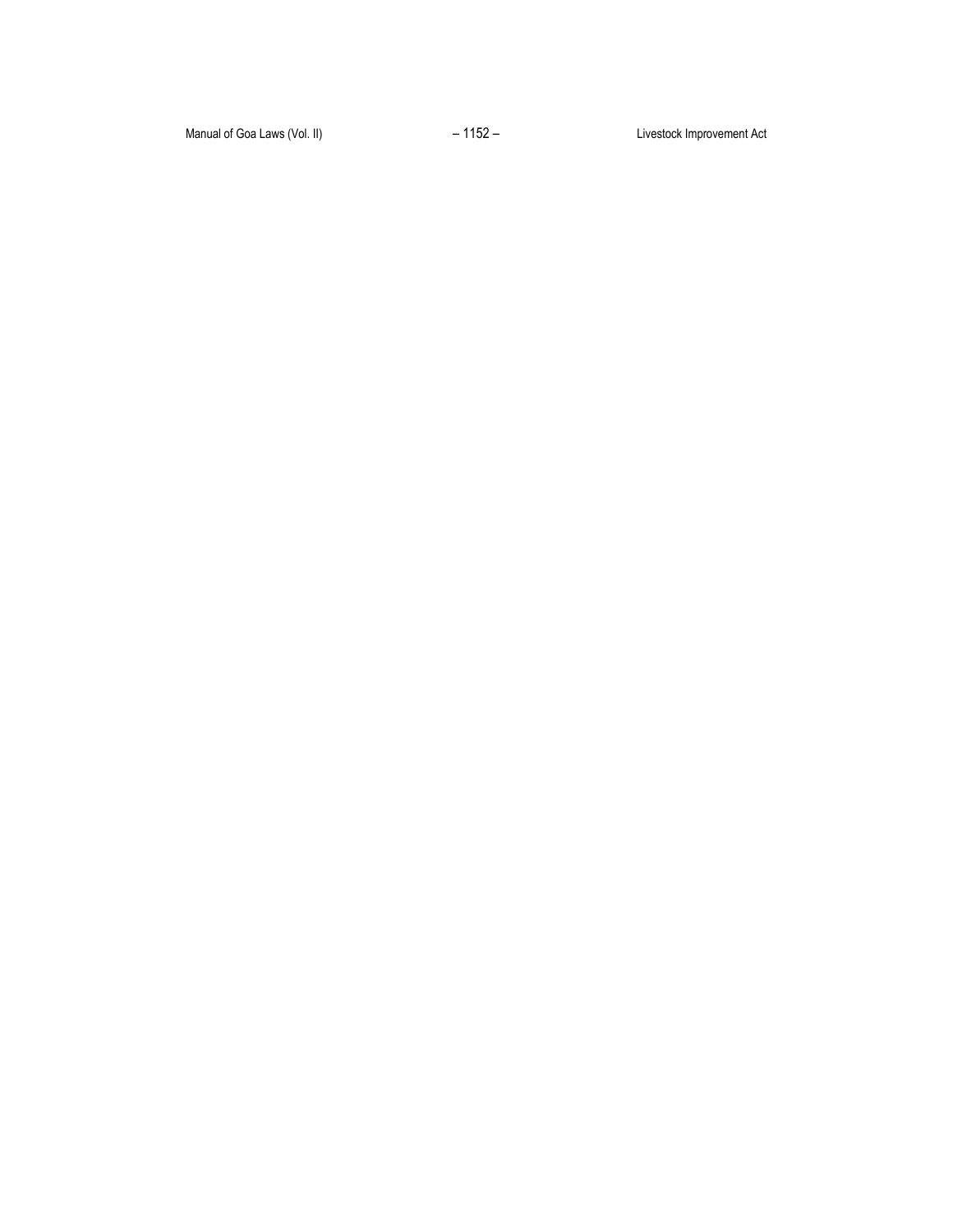# **The Goa, Daman and Diu Livestock Improvement Act, 1972**

**The Goa, Daman and Diu Livestock Improvement Act, 1972 (Act No. 5 of 1973)**  [17th February, 1973] published in the Official Gazette, Series I No. 48 dated 1<sup>st</sup> March 1973.

|    | Short title, extent and commencement                  |
|----|-------------------------------------------------------|
| 2  | <b>Definitions</b>                                    |
| 3  | <b>Livestock Officer</b>                              |
| 4  | <b>Grant of licence</b>                               |
| 5  | Refusal to grant licence and revocation of<br>licence |
| 6  | Refusal to grant licence and revocation of<br>licence |
| 7  | <b>Grant of duplicate licence</b>                     |
| 8  | <b>Duration of licence</b>                            |
| 9  | <b>Inspection of bulls</b>                            |
| 10 | Power to order castration of bulls                    |
| 11 | Duty to produce licence                               |

#### **Arrangement of Sections**

| 12 | Penalty                                                                                |
|----|----------------------------------------------------------------------------------------|
| 13 | <b>Power of Livestock Officer to castrate</b>                                          |
| 14 | Power of Livestock Officer to inspect or<br>mark a bull or to enter premises           |
| 15 | <b>Officers bound to assist Livestock Officer</b>                                      |
| 16 | <b>Cognizance of offences</b>                                                          |
| 17 | Livestock Officer to be public servant                                                 |
| 18 | Protection of persons acting in good faith<br>and limitation of suits and prosecutions |
| 19 | Appeal                                                                                 |
| 20 | <b>Revision</b>                                                                        |
| 21 | Power to make rules                                                                    |

#### **GOVERNMENT OF GOA, DAMAN & DIU**

## **Law & Judiciary Department**

## **Notification**

### LD/5/73

The following Act passed by the Legislative Assembly of Goa, Daman and Diu received the assent by the Administrator of Goa, Daman and Diu on 17-2-1973 and is hereby published for general information.

# **The Goa, Daman and Diu Livestock Improvement Act, 1972**

 $\mathcal{L}=\mathcal{L}$ 

(Act No. 5 of 1973) [17th February, 1973]

### AN

# ACT

*to provide for the improvement of livestock in the Union territory of Goa, Daman and Diu.* 

Be it enacted by the Legislative Assembly of Goa, Daman and Diu in the Twenty-third Year of the Republic of India as follows:—

**1. Short title, extent and commencement.—** (1) This Act may be called the Goa, Daman and Diu Livestock Improvement Act, 1972.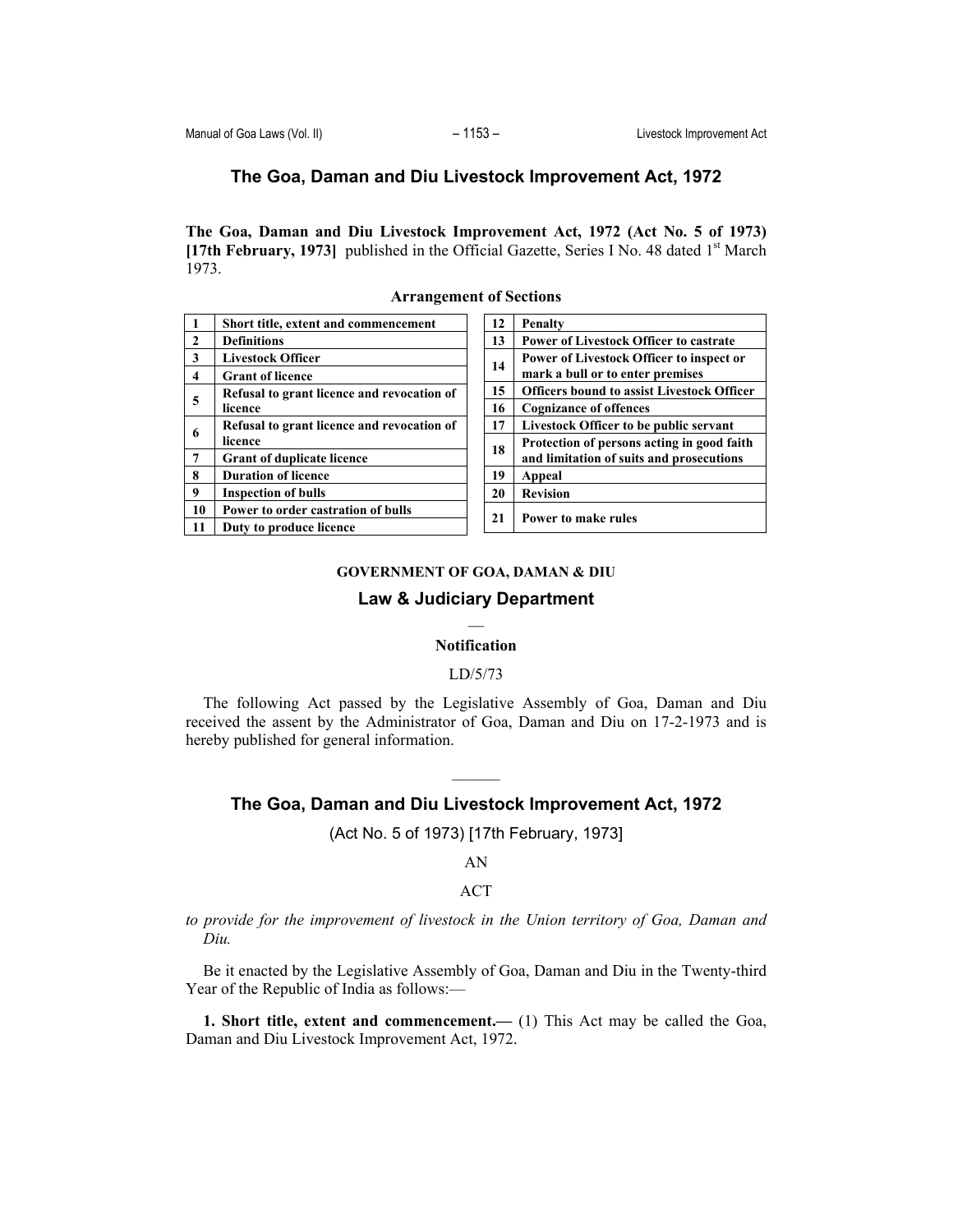(2) It extends to the whole of the Union territory of Goa, Daman and Diu.

**2. Definitions.—** In this Act, unless the context otherwise requires,—

(a) "bull" and "cow" include he-buffaloes and she-buffaloes, respectively;

(b) "Director" means the Director of Animal Husbandry appointed as such by the Government;

(c) "Government" means the Government of Goa, Daman and Diu;

(d) "licence" means a licence granted under section 5;

(e) "Livestock Officer" means an officer appointed as such under section 3;

(f) "prescribed", with its grammatical variations, means prescribed by rules made under this Act;

(g) "rules" means rules made under section 21;

(h) "village" means any village as defined in the Goa, Daman and Diu Land Revenue Code, 1968;

(i) "a person is said to keep a bull" if such person owns the bull or has the bull in his possession or custody.

**3. Livestock Officer.—** The Government may, by notification in the Official Gazette, appoint any Veterinary Officer or Veterinary Assistant to be a Livestock Officer and assign to such officer such powers and duties under this Act, as it may deem fit.

**4. Prohibition of keeping a bull for breeding purposes.—** No person shall keep a bull which has attained the prescribed age except under and in accordance with the terms and conditions of a licence granted under section 5.

**5. Grant of licence.**—(1) Every licence for the keeping of a bull shall be granted by a Livestock Officer authorised by the Government by general or special order in this behalf in such form, for such period, and subject to such terms and conditions as may be prescribed:

Provided that no fee shall be charged for the grant of a licence.

(2) A licence granted under this section may be renewed from time to time for such period, as may be prescribed.

**6. Refusal to grant licence and revocation of licence.—** (1) Subject to rules, the Livestock Officer authorised to grant a licence may refuse to grant or may revoke a licence, if in the opinion of such officer the bull appears to be—

(a) of defective or inferior conformation and likely to be get defective or inferior progeny; or

(b) permanently affected with any contagious or infectious disease; or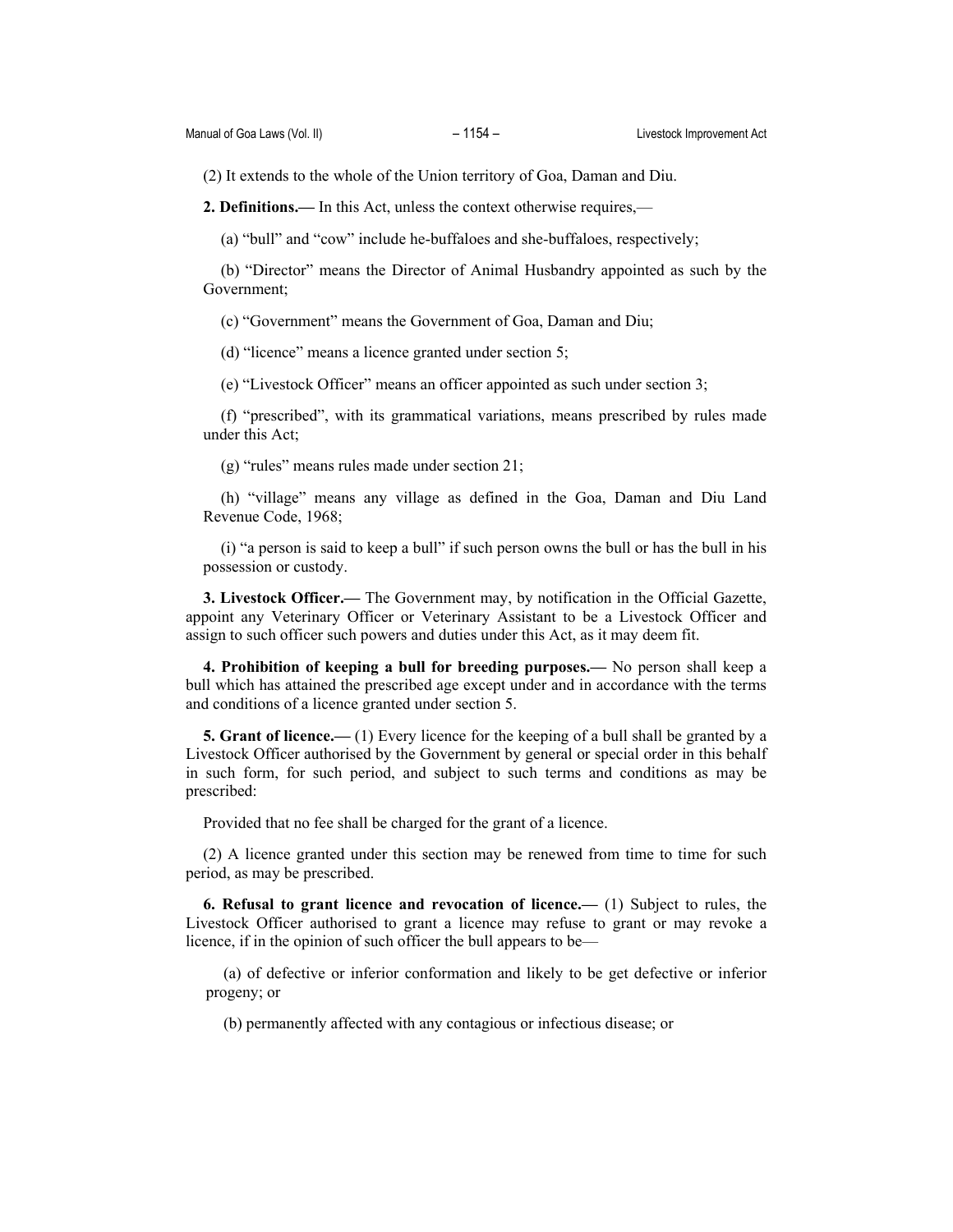(c) permanently affected with any other disease rendering the bull unsuitable for breeding purposes.

(2) The Livestock Officer granting a licence may revoke a licence also in a case where, in the opinion of such officer, there has been any breach of any of the terms or conditions of the licence.

(3) No person shall be entitled to any compensation for the revocation of a licence under sub-section (1) or sub-section (2).

(4) If a licence is revoked under sub-section (1) or sub-section (2), the Livestock Officer shall give notice to that effect to the owner or the person stated therein to be the owner of the bull and any such notice given shall state the grounds for the revocation.

**7. Grant of duplicate licence.—** When the Livestock Officer granting the licence is satisfied that a licence granted under section 5 has been mutilated, lost or destroyed, such officer may, subject to such conditions as may be prescribed, issue to the holder of the licence a duplicate thereon and thereupon all the provisions of this Act with respect to the licence shall apply to the duplicate as if it were the original licence.

**8. Duration of licence.—** A licence granted in respect of a bull shall remain in force until—

(a) the period specified therein expires, or

(b) it is revoked under this Act, or

(c) the bull dies or is castrated in the prescribed manner, whichever is earlier.

**9. Inspection of bulls.—** Any person who keeps a bull shall, at all reasonable times, either at the place where the bull is for the time being or at any other reasonable place, submit the bull for inspection by any Livestock Officer when required by such officer to do so and render all reasonable assistance to that officer for the purpose of inspection.

**10. Power to order castration of bulls.—** (1) A Livestock Officer may, by notice served in the prescribed manner, require that any bull, which has attained the prescribed age at the date when the notice is served and in respect of which no licence is for the time being in force under this Act, shall be castrated in the prescribed manner within one month after the notice takes effect. Such castration shall, if the owner or other person who keeps the bull requires, be performed or caused to be performed by the Livestock Officer, free of charge.

(2) For the purposes of this section, a notice shall be served on the owner of the bull or any other person who keeps the bull.

**11. Duty to produce licence.—** It shall be the duty of any person who for the time being keeps a bull, if a licence is in force in respect of the bull, to produce the licence—

(a) within a reasonable time on demand made by a Livestock Officer or any other Officer authorised by general or special order of the Government in this behalf in any place where the bull is for the time being;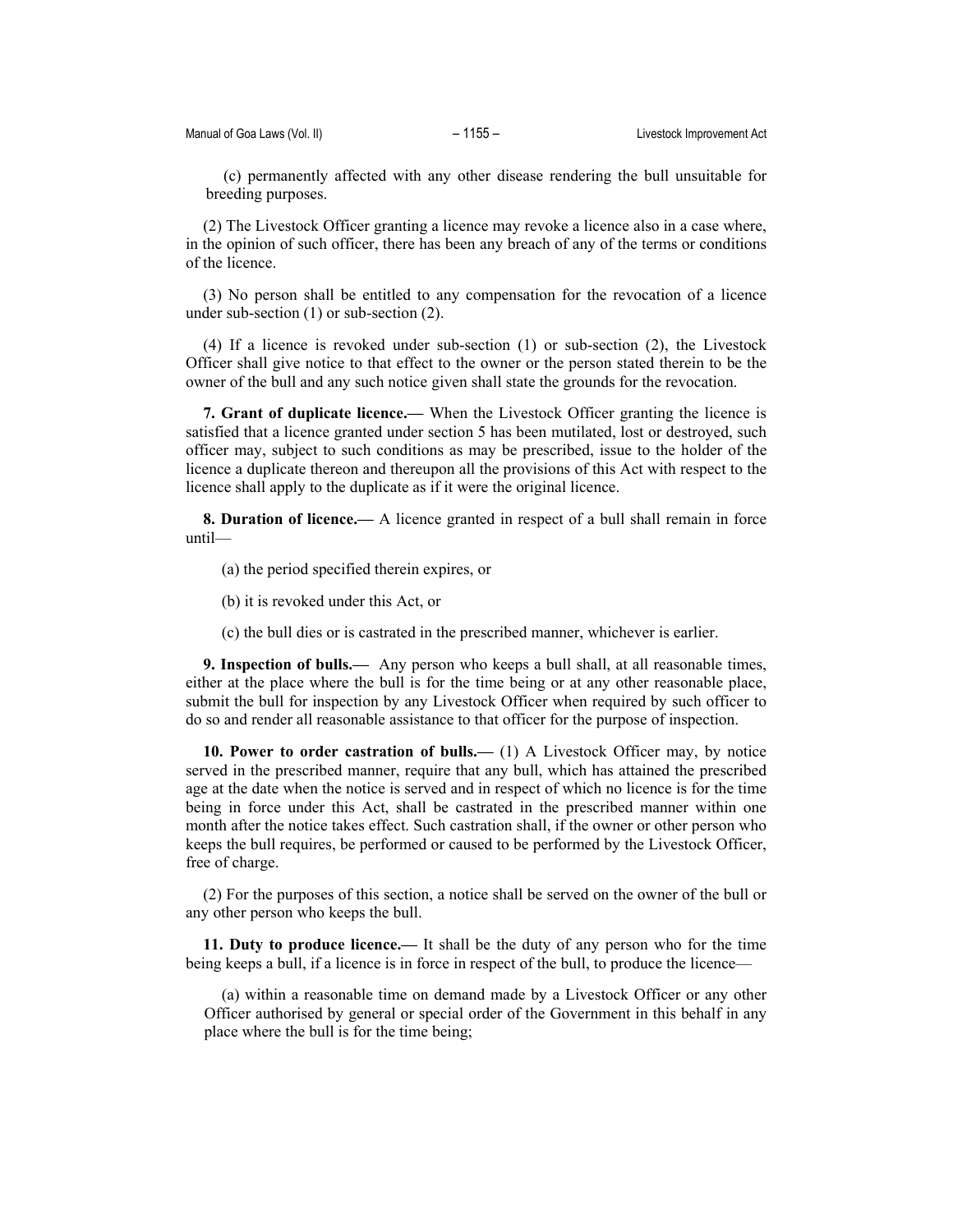(b) before a cow is served by a bull, on demand made by the person in charge of the cow.

**12. Penalty.—** (1) Whoever in contravention of this Act, or of any rule or order made thereunder or of any terms or conditions of the licence keeps a bull shall, on conviction, be punishable with fine which may extend to fifty rupees.

(2) Whoever neglects or fails to comply with a notice served in accordance with section 10 shall, on conviction, be punishable with fine which may extend to fifty rupees.

(3) Whoever neglects or fails to submit a bull for inspection when required by a Livestock Officer for inspection under section 9 or whoever fails to produce a licence when required to do so in accordance with provisions of section 11 shall, on conviction, be punishable with fine which may extend to fifty rupees.

**13. Power of Livestock Officer to castrate.—** (1) Whenever an offence under sub- -section (3) of section 12 has been committed, or whenever any bull has not been castrated in compliance with the notice served under section 10, it shall be competent to a Livestock Officer to castrate or cause to be castrated in the prescribed manner, the bull in respect of which such offence was committed or such notice was served, as the case may be. Such castration shall be performed or caused to be performed by a Livestock Officer free of charge.

(2) It shall also be competent to a Livestock Officer to seize any bull, if the person in whose ownership, possession or custody it is, for the time being, is not known or cannot be ascertained after an inquiry in the prescribed manner. On such seizure the Livestock Officer may, if he is of opinion that such bull has attained the prescribed age or is suffering from any of the defects or diseases specified in section 6, direct that the said bull shall be—

(a) castrated in the prescribed manner, and

(b) sold by public auction or sent to a pinjrapol:

Provided that if the owner of the said bull appears within fifteen days of such seizure and proves to the satisfaction of the Livestock Officer that the said bull is of his ownership, the said bull —

(i) if not sold by public auction, or

(ii) if sent to a pinjrapol,

shall be delivered to such owner on payment of the costs, charges and expenses incurred for the maintenance of the said bull and determined in the prescribed manner, or

(iii) if sold by public auction, the proceeds of such sale shall be paid to such owner after deducting therefrom the costs, charges and expenses incurred for the maintenance and sale of the said bull and determined in the prescribed manner.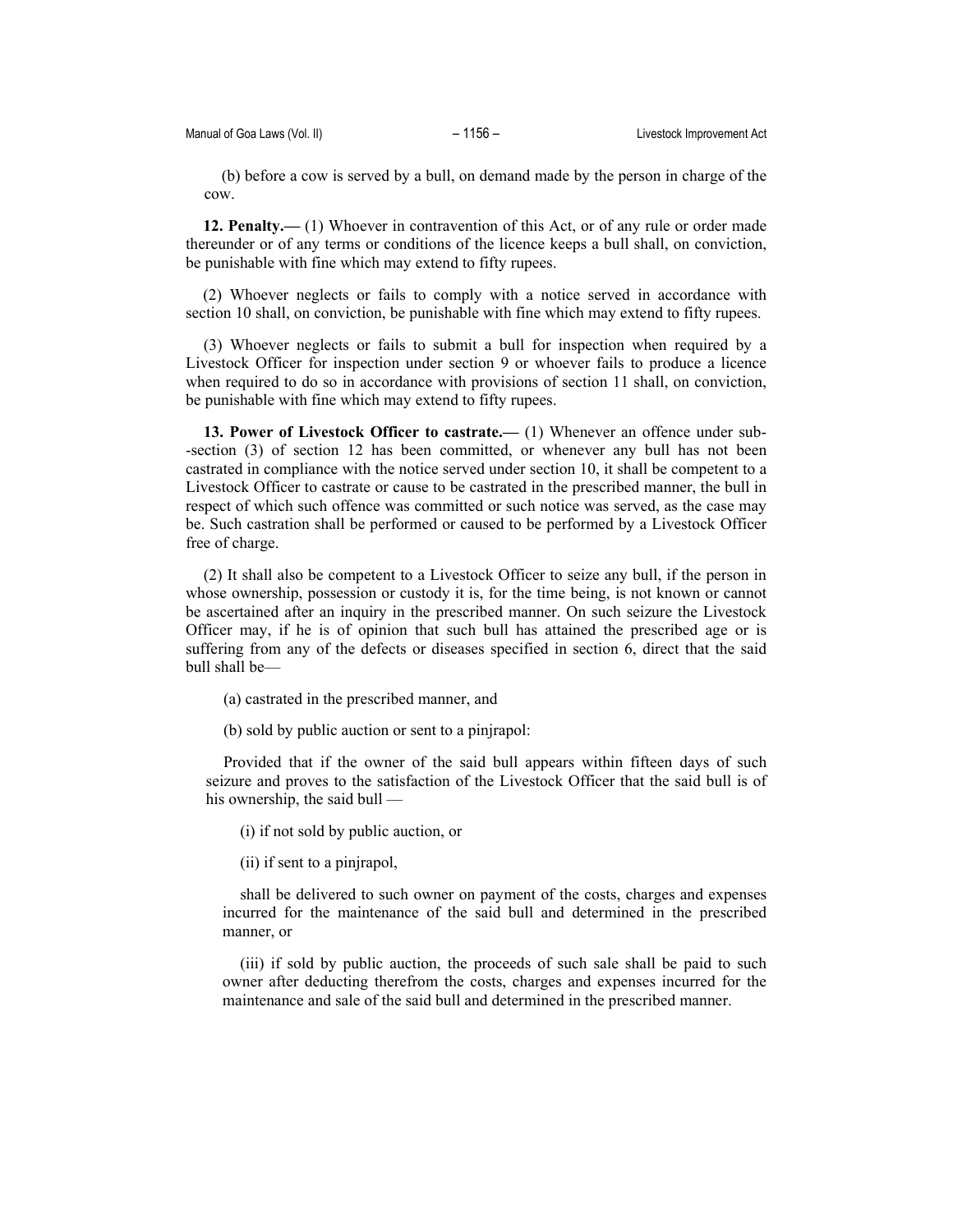**14. Power of Livestock Officer to inspect or mark a bull or to enter premises.—** For the purposes of this Act, a Livestock Officer shall have power at all reasonable times—

(a) to inspect any bull,

(b) to mark any bull with any prescribed mark in the prescribed manner,

(c) to enter any premises or other place in the prescribed manner where he has reason to believe that a bull is kept.

**15. Officers bound to assist Livestock Officer.—** All village officers and village servants and all officers of the departments of Revenue, Agriculture and Animal Husbandry and Veterinary Services or of such other department as the Government may direct shall be bound—

(a) to give immediate information to a Livestock Officer of the commission of any offence, or the intention or preparation to commit any offence punishable under this Act which may come to their knowledge;

(b) to take all reasonable measures in their power to prevent the commission of any such offence which they know or have reason to believe is about to be committed; and

(c) to assist any Livestock Officer in carrying out the provisions of this Act.

**16. Cognizance of offences.—** No Court shall take cognizance of any offence under this Act, except on a complaint made by a Livestock Officer or any person authorised by such officer in that behalf.

**17. Livestock Officer to be public servant.—** Every Livestock Officer shall be deemed to be a public servant within the meaning of section 21 of the Indian Penal Code.  $45$  of 1860.

**18. Protection of persons acting in good faith and limitation of suits and prosecutions.—** (1) No suit, prosecution or other legal proceedings shall be instituted against any person for anything which is in good faith done or intended to be done under this Act or the rules.

(2) No suit shall be instituted against the Government and no prosecution or suit shall lie against any Livestock Officer in respect of anything done or alleged to have been done, in pursuance of this Act, unless the suit or prosecution has been instituted within four months from the date of the act complained of.

**19. Appeal.—** (1) Any person aggrieved by an order made under section 6 or section 10 by the Livestock Officer, may prefer an appeal to the Director within thirty days from the date of passing the order.

(2) On receipt of an appeal under sub-section (1), the Director shall, after giving the appellant an opportunity of being heard, dispose of the appeal and the order of the Director on such appeal shall be final subject to revision, if any, by the Government.

**20. Revision.—** (1) The Government may call for and examine the record of any order or proceedings of any Livestock Officer or of the Director for the purpose of satisfying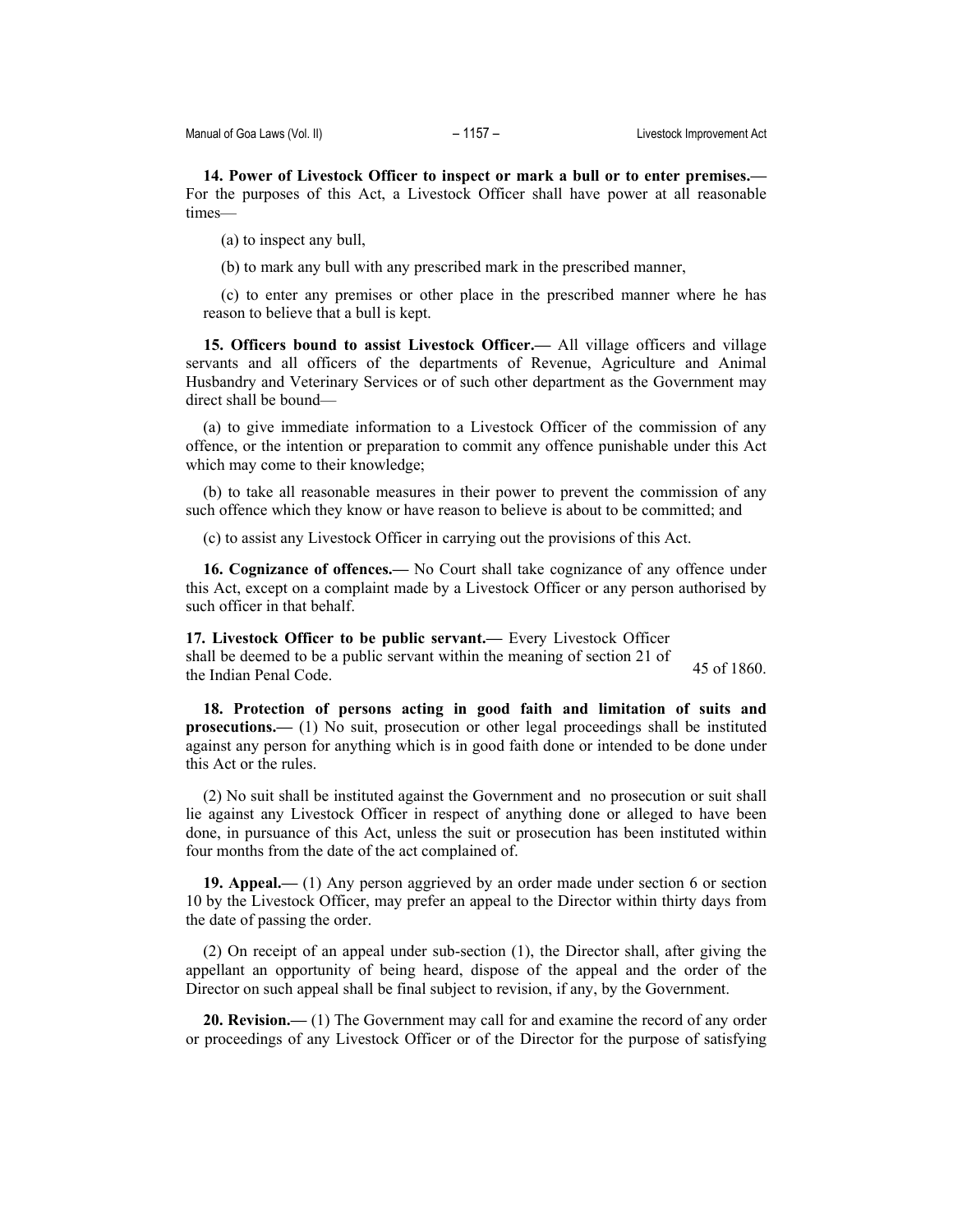itself as to the legality or propriety of any order passed by, or as to the regularity of the proceedings of, such officer or the Director:

Provided that no such record shall be called for after the expiry of three months from the date of such order or proceedings.

(2) If in any case it shall appear to the Government that any order or proceedings the record in respect of which has been called for under sub-section (1) should be modified, annulled or reversed, it may pass such order as it may deem fit.

**21. Power to make rules.—** (1) The Government may, by notification in the Official Gazette, make rules to carry out the purposes of this Act.

(2) In particular and without prejudice to the generality of the foregoing power, such rules may provide for all or any of the following matters, namely: —

(a) the powers and duties to be exercised and performed by a Livestock Officer and the assignment of such powers or duties under section 3;

(b) the age of a bull after which it shall not be kept without a licence under section 4;

(c) the form and the manner in which, and the terms and conditions subject to which, a licence shall be granted, or renewed, under section 6;

(d) the grounds on which a licence may be revoked, under section 6;

(e) the manner in which a notice under section 6 shall be served;

(f) the conditions subject to which a duplicate of a licence may be granted under section 7;

(g) the manner in which a bull shall be castrated, and the manner in which inquiry regarding the ownership of a bull shall be made, and the costs, charges and expenses for the maintenance and sale of a bull shall be determined under sections 10 and 13;

 (h) the manner and the form in which a bull shall be marked and the manner in which a Livestock Officer shall enter any premises or other place under section 14;

(i) the procedure to be followed by the Director in disposing of an appeal under section 19:

(j) any other matter which has to be or may be prescribed.

(3) Rules made- under this section shall be subject to the condition of previous publication in the Official Gazette.

 (4) Every rule made under this section shall be laid as soon as may be after it is made before the Legislative Assembly of Goa, Daman and Diu while it is in session for a total period of thirty days which may be comprised in one session or in two successive sessions and if, before the expiry of the session in which it is so laid or the session immediately following, the Assembly agrees in making any modification in the rule or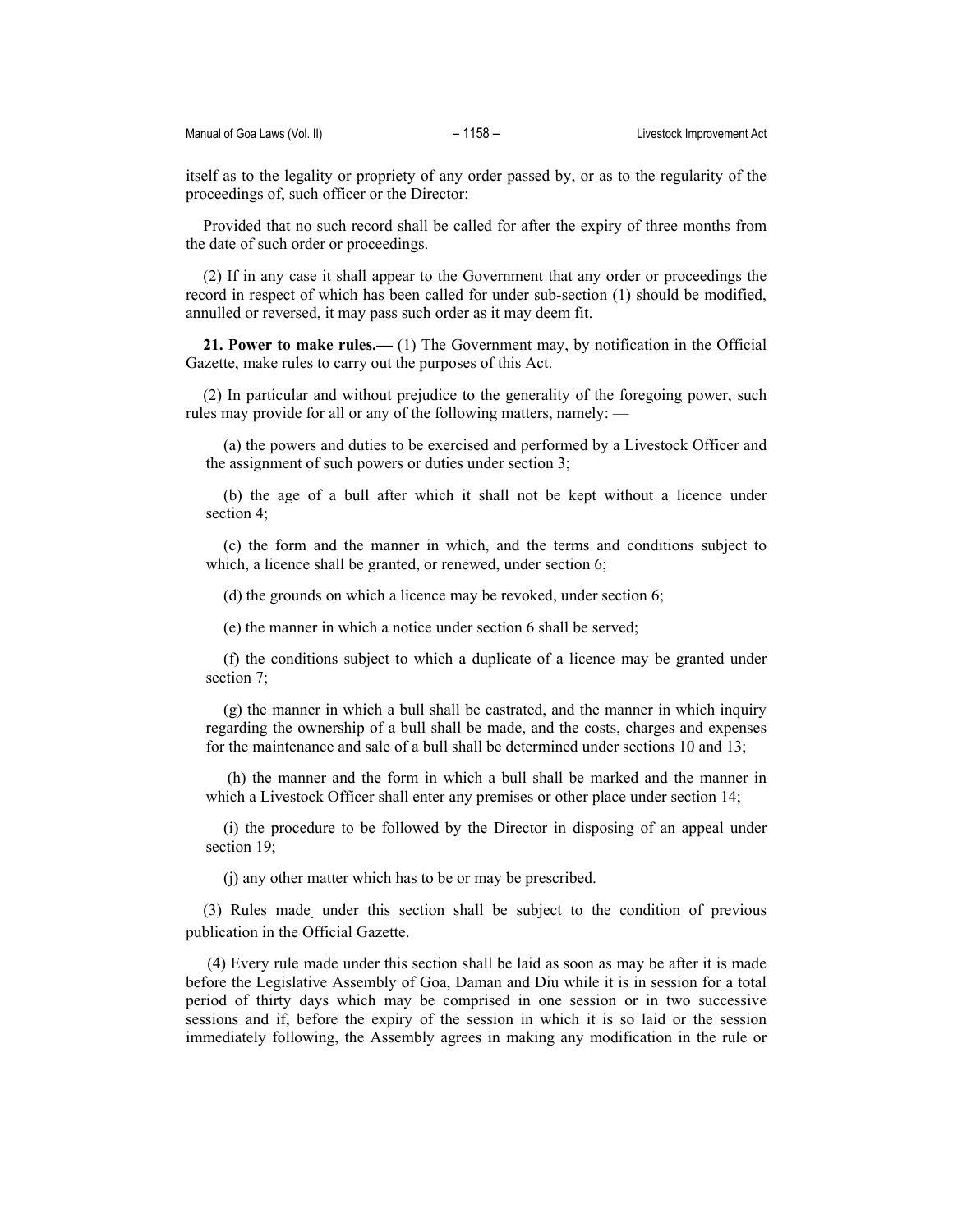Manual of Goa Laws (Vol. II) – 1159 – 1159 – Livestock Improvement Act

the Assembly agrees that the rule should not be made, the rule shall thereafter have effect only in such modified form or be of no effect, as the case may be; so, however, that any such modification or annulment shall be without prejudice to the validity of anything previously done under that rule.

 B. M. MASURKAR, Secretariat, Panaji, Secretary to the Govt. of Goa, Daman and Diu, 19th February, 1973. Law and Judiciary Department.